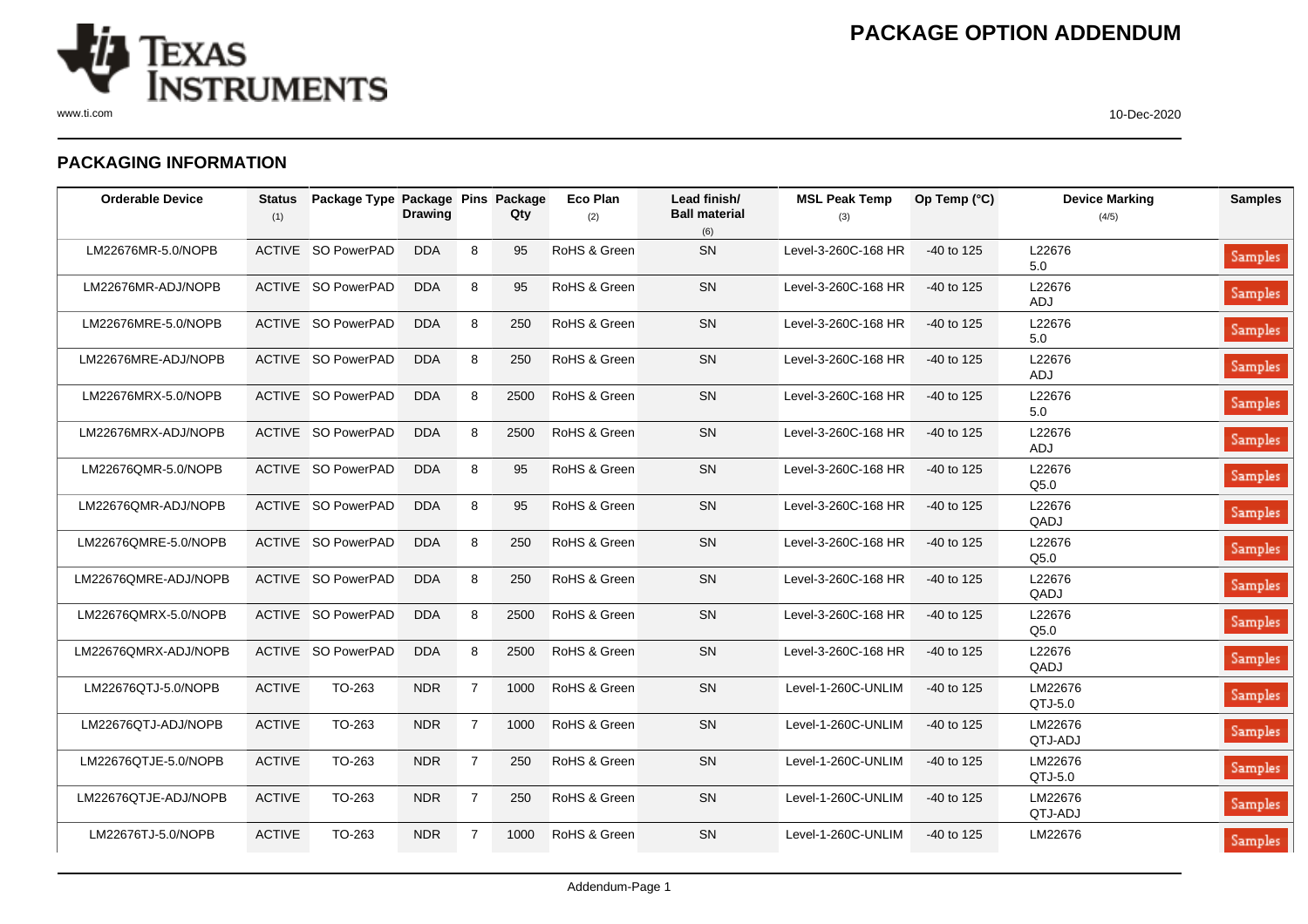

| <b>Orderable Device</b> | <b>Status</b> | Package Type Package Pins Package |                |      | Eco Plan     | Lead finish/         | <b>MSL Peak Temp</b> | Op Temp (°C) | <b>Device Marking</b> | <b>Samples</b> |
|-------------------------|---------------|-----------------------------------|----------------|------|--------------|----------------------|----------------------|--------------|-----------------------|----------------|
|                         |               |                                   | <b>Drawing</b> | Qty  |              | <b>Ball material</b> |                      |              |                       |                |
|                         | (1)           |                                   |                |      | (2)          | (6)                  | (3)                  |              | (4/5)                 |                |
|                         |               |                                   |                |      |              |                      |                      |              | TJ-5.0                |                |
| LM22676TJ-ADJ/NOPB      | <b>ACTIVE</b> | TO-263                            | NDR.           | 1000 | RoHS & Green | <b>SN</b>            | Level-1-260C-UNLIM   | $-40$ to 125 | LM22676<br>TJ-ADJ     | Samples        |
| LM22676TJE-5.0/NOPB     | <b>ACTIVE</b> | TO-263                            | NDR.           | 250  | RoHS & Green | <b>SN</b>            | Level-1-260C-UNLIM   | $-40$ to 125 | LM22676<br>TJ-5.0     | <b>Samples</b> |
| LM22676TJE-ADJ/NOPB     | <b>ACTIVE</b> | TO-263                            | <b>NDR</b>     | 250  | RoHS & Green | <b>SN</b>            | Level-1-260C-UNLIM   | $-40$ to 125 | LM22676<br>TJ-ADJ     | <b>Samples</b> |

**(1)** The marketing status values are defined as follows:

**ACTIVE:** Product device recommended for new designs.

**LIFEBUY:** TI has announced that the device will be discontinued, and a lifetime-buy period is in effect.

**NRND:** Not recommended for new designs. Device is in production to support existing customers, but TI does not recommend using this part in a new design.

**PREVIEW:** Device has been announced but is not in production. Samples may or may not be available.

**OBSOLETE:** TI has discontinued the production of the device.

<sup>(2)</sup> RoHS: TI defines "RoHS" to mean semiconductor products that are compliant with the current EU RoHS requirements for all 10 RoHS substances, including the requirement that RoHS substance do not exceed 0.1% by weight in homogeneous materials. Where designed to be soldered at high temperatures, "RoHS" products are suitable for use in specified lead-free processes. TI may reference these types of products as "Pb-Free".

RoHS Exempt: TI defines "RoHS Exempt" to mean products that contain lead but are compliant with EU RoHS pursuant to a specific EU RoHS exemption.

Green: TI defines "Green" to mean the content of Chlorine (CI) and Bromine (Br) based flame retardants meet JS709B low halogen requirements of <=1000ppm threshold. Antimony trioxide based flame retardants must also meet the <=1000ppm threshold requirement.

**(3)** MSL, Peak Temp. - The Moisture Sensitivity Level rating according to the JEDEC industry standard classifications, and peak solder temperature.

**(4)** There may be additional marking, which relates to the logo, the lot trace code information, or the environmental category on the device.

**(5)** Multiple Device Markings will be inside parentheses. Only one Device Marking contained in parentheses and separated by a "~" will appear on a device. If a line is indented then it is a continuation of the previous line and the two combined represent the entire Device Marking for that device.

**(6)** Lead finish/Ball material - Orderable Devices may have multiple material finish options. Finish options are separated by a vertical ruled line. Lead finish/Ball material values may wrap to two lines if the finish value exceeds the maximum column width.

**Important Information and Disclaimer:**The information provided on this page represents TI's knowledge and belief as of the date that it is provided. TI bases its knowledge and belief on information provided by third parties, and makes no representation or warranty as to the accuracy of such information. Efforts are underway to better integrate information from third parties. TI has taken and continues to take reasonable steps to provide representative and accurate information but may not have conducted destructive testing or chemical analysis on incoming materials and chemicals. TI and TI suppliers consider certain information to be proprietary, and thus CAS numbers and other limited information may not be available for release.